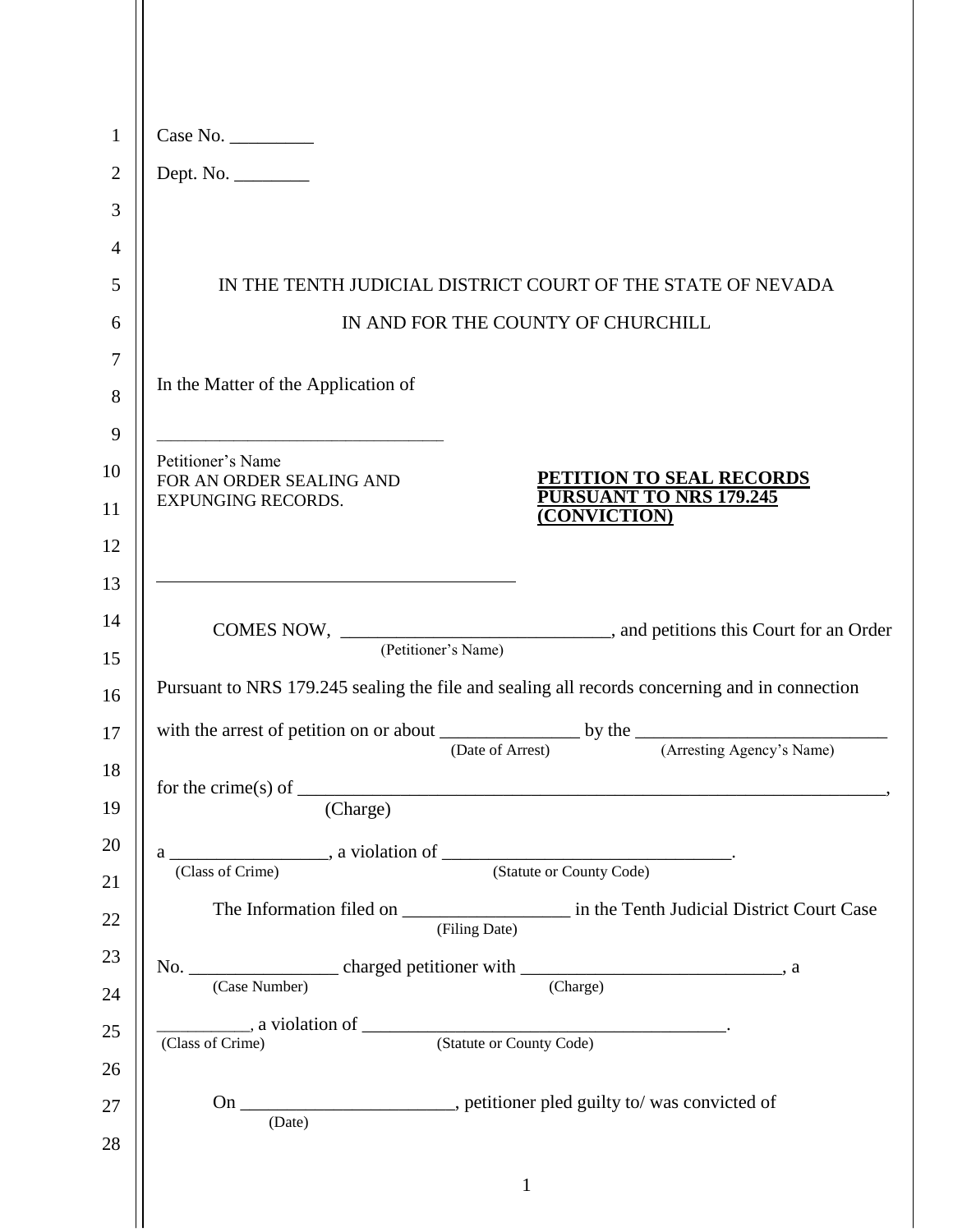| $\mathbf{1}$        | $\begin{array}{c}\n \cdot \text{a} \\ \hline\n \text{ (Class of C,)}\n \end{array}$ , a violation of<br>(Charge) |  |  |  |
|---------------------|------------------------------------------------------------------------------------------------------------------|--|--|--|
| $\overline{2}$<br>3 | (Statue of County Code)                                                                                          |  |  |  |
| $\overline{4}$      | All other charges were dismissed.                                                                                |  |  |  |
| 5                   | This petition is accompanied by a current, verified record of the criminal history of                            |  |  |  |
| 6                   | Petitioner received from the State of Nevada Criminal History Repository and the Churchill                       |  |  |  |
| $\overline{7}$      | County Sheriff's Department. Petitioner request that the following public and private agencies,                  |  |  |  |
| 8                   | companies, officials, or other custodians of records who are reasonably known to Petitioner to                   |  |  |  |
| 9                   | have possession of his/her arrest be directed to seal their records:                                             |  |  |  |
| 10                  | Churchill County Sheriff's Department Case Number ;<br>1.                                                        |  |  |  |
| 11                  | Churchill County District Attorney's Office Case Number _________;<br>2.                                         |  |  |  |
| 12<br>13            | New River Justice Court Case Number _____________________________;<br>3.                                         |  |  |  |
| 14                  | Fallon Police Department Case Number ________________________;<br>4.                                             |  |  |  |
| 15                  | Tenth Judicial District Court Case Number _____________________;<br>5.                                           |  |  |  |
| 16                  | Other Law Enforcement Agency ________________; Case No ________; and<br>6.                                       |  |  |  |
| 17                  | 7. Nevada Criminal History Repository.                                                                           |  |  |  |
| 18                  | Petitioner submits that the records he/she seeks to seal include the incident reports and                        |  |  |  |
| 19                  |                                                                                                                  |  |  |  |
| 20                  | Records in the possession of the Churchill County Sheriff's Department, the Churchill County                     |  |  |  |
| 21                  | District Attorney's office, the New River Township Justice Court, and the Tenth Judicial District                |  |  |  |
| 22                  |                                                                                                                  |  |  |  |
| 23<br>24            | $\frac{1}{1}$                                                                                                    |  |  |  |
| $25\,$              | $/\!/ \!/$                                                                                                       |  |  |  |
| 26                  | $/ \! / \! /$<br>$/\!/ /$                                                                                        |  |  |  |
| $27\,$              | $/ \! / \! /$                                                                                                    |  |  |  |
| 28                  |                                                                                                                  |  |  |  |
|                     | $\overline{2}$                                                                                                   |  |  |  |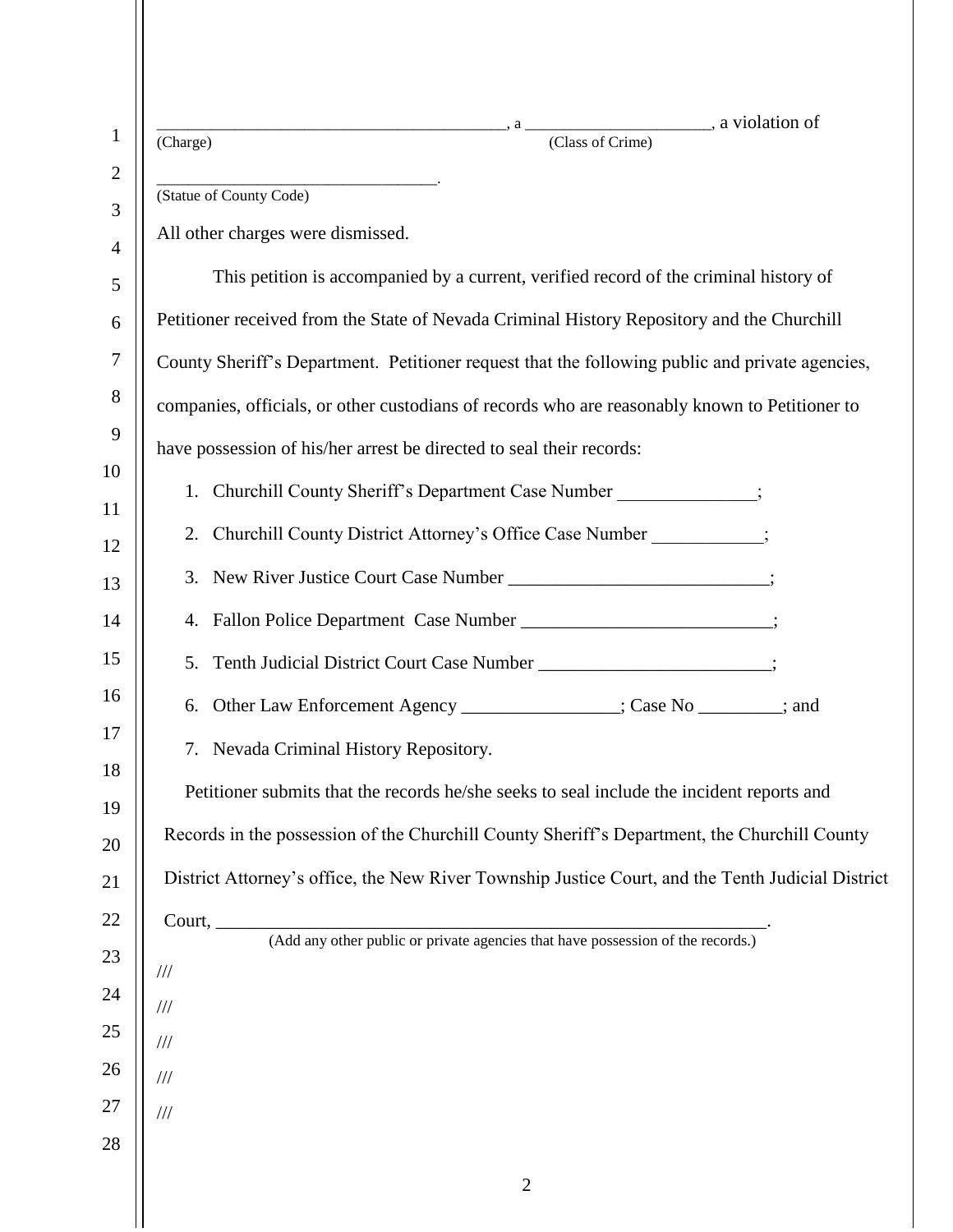| $\mathbf{1}$     | Petitioner respectfully requests the Court order the records sealed pursuant to NRS 179.235 |                                                                     |                |  |  |  |
|------------------|---------------------------------------------------------------------------------------------|---------------------------------------------------------------------|----------------|--|--|--|
| $\sqrt{2}$       | (4).                                                                                        |                                                                     |                |  |  |  |
| $\mathfrak{Z}$   | Petitioner request that this matter be set for a hearing in due course.                     |                                                                     |                |  |  |  |
| $\overline{4}$   |                                                                                             |                                                                     |                |  |  |  |
| $\sqrt{5}$       |                                                                                             | DATED this $\_\_\_\_\_$ day of $\_\_\_\_\_\_\_$ , 20 $\_\_\_\_\_$ . |                |  |  |  |
| $6\,$            |                                                                                             |                                                                     |                |  |  |  |
| $\boldsymbol{7}$ |                                                                                             |                                                                     | Petitioner     |  |  |  |
| $8\,$            |                                                                                             |                                                                     |                |  |  |  |
| $\mathbf{9}$     |                                                                                             |                                                                     |                |  |  |  |
| $10\,$           |                                                                                             |                                                                     |                |  |  |  |
| $11\,$           |                                                                                             |                                                                     |                |  |  |  |
| $12\,$           |                                                                                             |                                                                     |                |  |  |  |
| 13               |                                                                                             |                                                                     |                |  |  |  |
| $14\,$           |                                                                                             |                                                                     |                |  |  |  |
| 15               |                                                                                             |                                                                     |                |  |  |  |
| $16\,$           |                                                                                             |                                                                     |                |  |  |  |
| $17\,$           |                                                                                             |                                                                     |                |  |  |  |
| $18\,$           |                                                                                             |                                                                     |                |  |  |  |
| 19               |                                                                                             |                                                                     |                |  |  |  |
| $20\,$           |                                                                                             |                                                                     |                |  |  |  |
| 21               |                                                                                             |                                                                     |                |  |  |  |
| $22\,$           |                                                                                             |                                                                     |                |  |  |  |
| 23               |                                                                                             |                                                                     |                |  |  |  |
| $24\,$           |                                                                                             |                                                                     |                |  |  |  |
| 25               |                                                                                             |                                                                     |                |  |  |  |
| $26\,$           |                                                                                             |                                                                     |                |  |  |  |
| $27\,$           |                                                                                             |                                                                     |                |  |  |  |
| 28               |                                                                                             |                                                                     |                |  |  |  |
|                  |                                                                                             |                                                                     | $\mathfrak{Z}$ |  |  |  |
|                  |                                                                                             |                                                                     |                |  |  |  |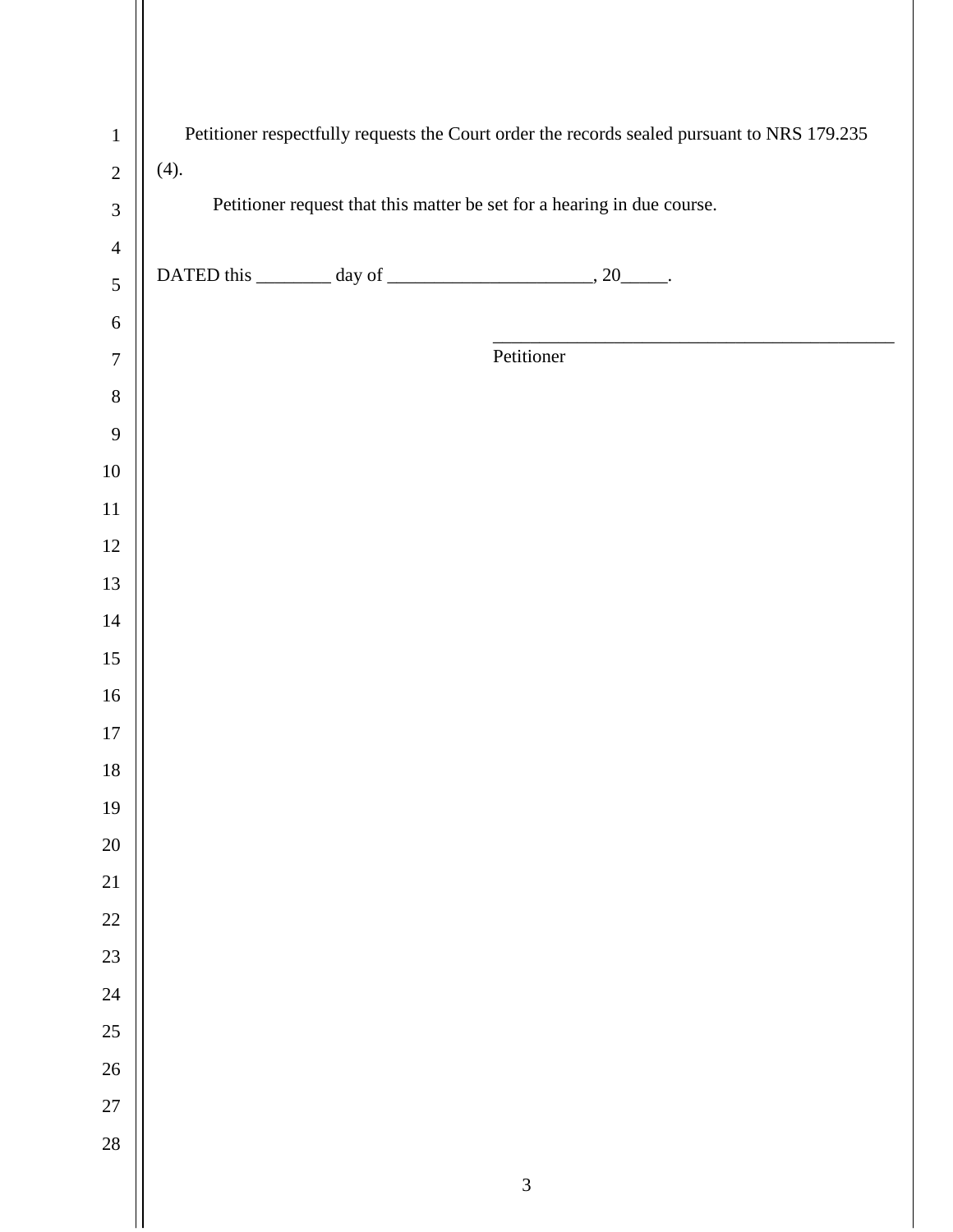| $\mathbf{1}$   | <b>CERTIFICATE OF SERVICE</b>                                                                      |  |  |
|----------------|----------------------------------------------------------------------------------------------------|--|--|
| $\overline{2}$ | I hereby certify pursuant to NRCP 5(b), that I am the Petitioner herein, and that on this          |  |  |
| 3              | date I served counsel for the State of Nevada by mailing/delivering a true and correct copy of the |  |  |
| $\overline{4}$ | Petition to Seal Records Pursuant to NRS 179.255 to the following addresses:                       |  |  |
| 5              |                                                                                                    |  |  |
| 6              | <b>Churchill County District Attorney</b>                                                          |  |  |
| $\tau$         | 165 N. Ada Street                                                                                  |  |  |
| 8              | Fallon, NV 89406                                                                                   |  |  |
| 9              | Churchill County Sheriff's Department<br>180 West A Street                                         |  |  |
| 10             | Fallon, NV 89406                                                                                   |  |  |
| 11             | New River Township Justice Court<br>71 N Maine Street                                              |  |  |
| 12             | Fallon, NV 89406                                                                                   |  |  |
| 13             | Nevada Criminal History Repository                                                                 |  |  |
| 14             | 333 West Nye Lane Suite 100<br>Carson City, NV 89706                                               |  |  |
| 15             | (ADD ADDRESSES OF ANY ADDITIONAL AGENCIES THAT HAVE RECORDS                                        |  |  |
| 16             | <b>REGARDING THE CONVICTION)</b>                                                                   |  |  |
|                |                                                                                                    |  |  |
| 17             |                                                                                                    |  |  |
| 18             |                                                                                                    |  |  |
| 19             |                                                                                                    |  |  |
| 20             | Petitioner                                                                                         |  |  |
| 21             |                                                                                                    |  |  |
| 22             |                                                                                                    |  |  |
| 23             |                                                                                                    |  |  |
| 24             |                                                                                                    |  |  |
| 25             |                                                                                                    |  |  |
| 26             |                                                                                                    |  |  |
| $27\,$         |                                                                                                    |  |  |
| 28             | $\overline{4}$                                                                                     |  |  |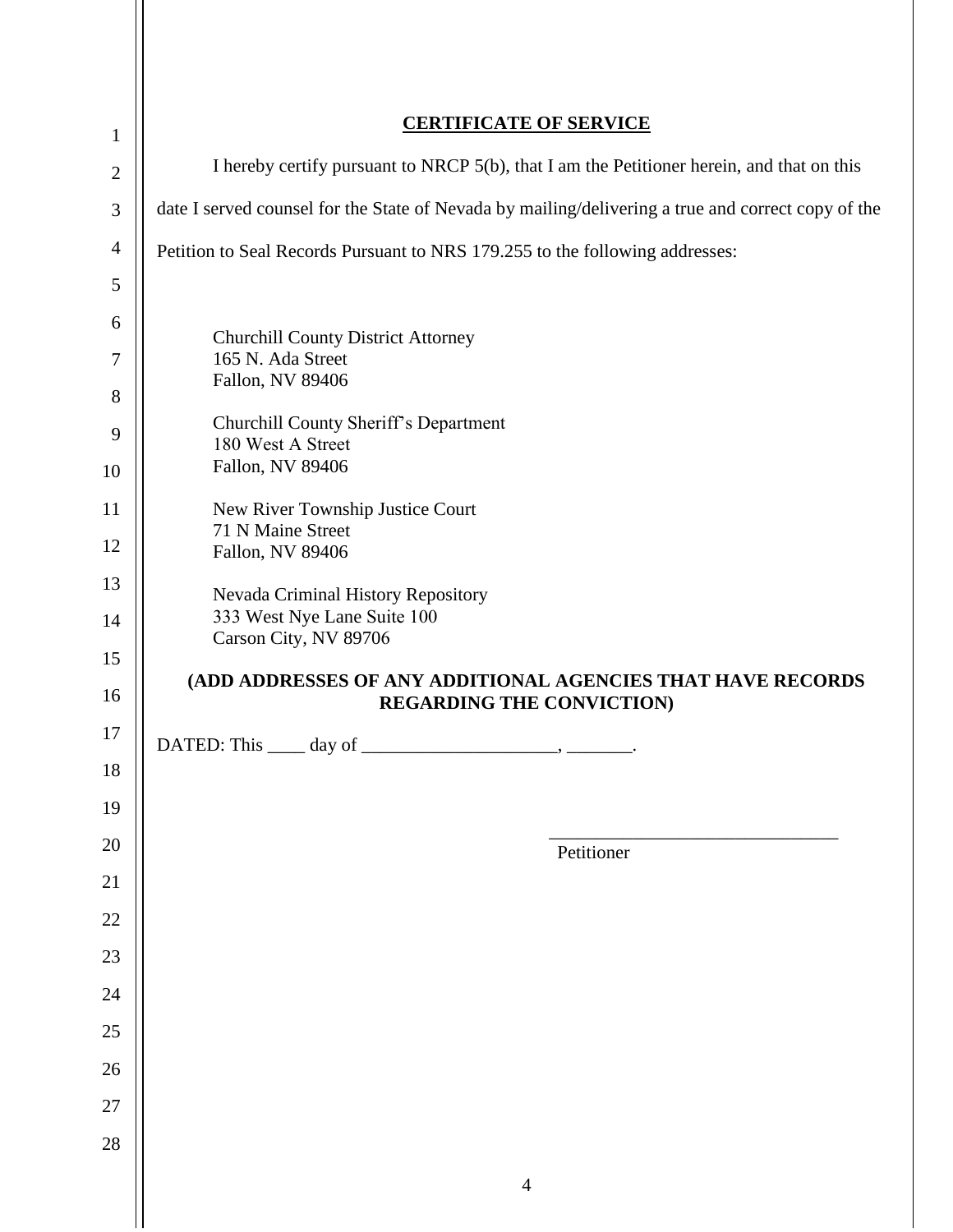| $\mathbf{1}$   | Case No.                                                                                            |  |  |  |
|----------------|-----------------------------------------------------------------------------------------------------|--|--|--|
| $\mathfrak{2}$ | Dept. No. __________                                                                                |  |  |  |
| 3              |                                                                                                     |  |  |  |
| $\overline{4}$ |                                                                                                     |  |  |  |
| 5              | IN THE TENTH JUDICIAL DISTRICT COURT OF THE STATE OF NEVADA                                         |  |  |  |
| 6              | IN AND FOR THE COUNTY OF CHURCHILL                                                                  |  |  |  |
| 7              |                                                                                                     |  |  |  |
| 8              | In the Matter of the Application of                                                                 |  |  |  |
| 9              |                                                                                                     |  |  |  |
| 10             | Petitioner's Name<br><b>ORDER SEALING RECORDS</b><br>FOR ORDER SEALING AND                          |  |  |  |
| 11             | (CONVICTION)<br>EXPUNGING RECORDS.                                                                  |  |  |  |
| 12             |                                                                                                     |  |  |  |
| 13             |                                                                                                     |  |  |  |
| 14             | This matter came before this Court pursuant to a Petition to Seal Records of an arrest and          |  |  |  |
| 15             | Non-Opposition to Petition filed by the District Attorney's Office, the Court finding that the      |  |  |  |
| 16             | statutory requirements of NRS 179.245 are satisfied, and good cause appearing,                      |  |  |  |
| 17             | IT IS HEREBY ORDERED that the following records relating to the charges made                        |  |  |  |
| 18             | against the petitioner and the records relating to the proceedings leading to the conviction be     |  |  |  |
| 19             | sealed in conformity with the provisions set forth in Nevada Revised Statutes:                      |  |  |  |
| 20             |                                                                                                     |  |  |  |
| 21             |                                                                                                     |  |  |  |
| 22             | against the petitioner by an agent of the Churchill County Sheriff's Department on                  |  |  |  |
| 23             | $\frac{1}{\text{Re of Arrest}}$ , for the crime(s) of $\frac{1}{\text{Charge}}$<br>(Date of Arrest) |  |  |  |
| 24             |                                                                                                     |  |  |  |
| 25             |                                                                                                     |  |  |  |
| 26             |                                                                                                     |  |  |  |
| 27             |                                                                                                     |  |  |  |
| 28             |                                                                                                     |  |  |  |
|                | 5                                                                                                   |  |  |  |

 $\mathsf{I}$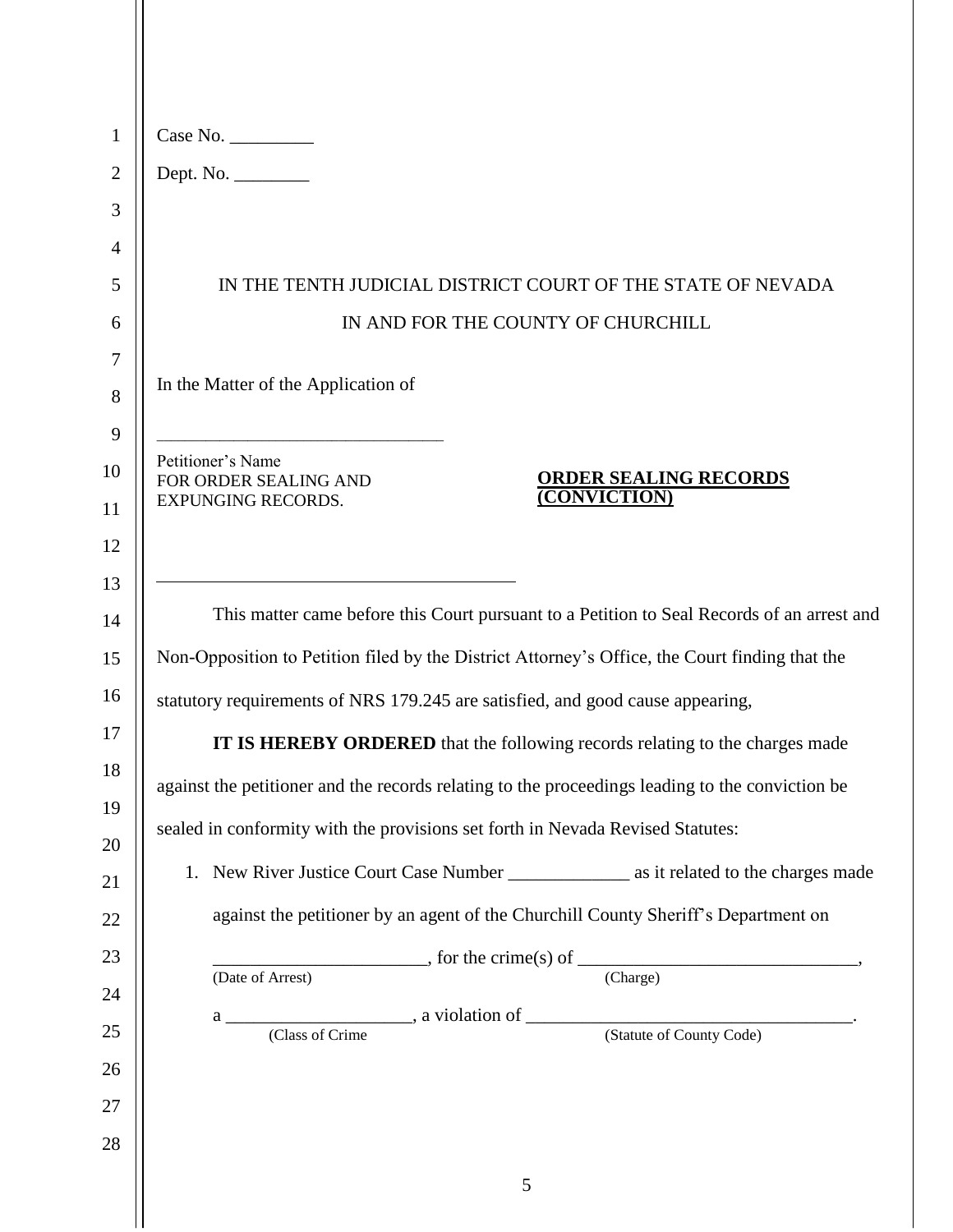| 1              |                                                                                                    |                                                                                                        |  |  |  |
|----------------|----------------------------------------------------------------------------------------------------|--------------------------------------------------------------------------------------------------------|--|--|--|
| $\overline{2}$ | charges made against the petitioner by an agent of the Churchill County Sheriff's                  |                                                                                                        |  |  |  |
| 3              | Department on $\overline{\qquad}$ , for the crime(s) of $\overline{\qquad}$ (Charge)               |                                                                                                        |  |  |  |
| 4              |                                                                                                    |                                                                                                        |  |  |  |
| 5              |                                                                                                    |                                                                                                        |  |  |  |
| 6              |                                                                                                    | 3. Churchill County Sheriff's Department case number ____________________________ as it related to the |  |  |  |
| 7              |                                                                                                    | charges made against the petitioner by an agent of the Churchill County Sheriff's                      |  |  |  |
| 8              |                                                                                                    |                                                                                                        |  |  |  |
| 9              |                                                                                                    | Department on $\overline{\text{(Date of Arrest)}}$ , for the crime(s) of $\overline{\text{(Change)}}$  |  |  |  |
| 10             |                                                                                                    |                                                                                                        |  |  |  |
|                |                                                                                                    |                                                                                                        |  |  |  |
| 11             |                                                                                                    |                                                                                                        |  |  |  |
| 12<br>13       | made against the petitioner by an agent of the Churchill County Sheriff's Department on            |                                                                                                        |  |  |  |
|                |                                                                                                    |                                                                                                        |  |  |  |
| 14             | Arrest) for the crime(s) of $\overline{\text{(-} \text{(-)}$ .<br>(Date of Arrest)                 |                                                                                                        |  |  |  |
| 15             |                                                                                                    |                                                                                                        |  |  |  |
| 16             |                                                                                                    |                                                                                                        |  |  |  |
| 17             |                                                                                                    | A copy of this Order shall be sent by Petitioner, pursuant to NRS 179.275, to each public              |  |  |  |
| 18             | or private agency, company, official named herein as well as the Nevada Department of Public       |                                                                                                        |  |  |  |
| 19             |                                                                                                    | Safety, Records and Technology Division. The persons, agencies, companies, officials or                |  |  |  |
| 20             | custodians named in this order shall seal the records delineated herein and shall advise the Court |                                                                                                        |  |  |  |
| 21             | of his/her/their compliance, and shall then seal the Order.                                        |                                                                                                        |  |  |  |
| 22             |                                                                                                    |                                                                                                        |  |  |  |
| 23             | Pursuant to NRS 179.285(1), all proceedings recounted in the sealed records are deemed             |                                                                                                        |  |  |  |
| 24             | never to have occurred, subject to the provisions set forth in NRS 179.295, and the petitioner may |                                                                                                        |  |  |  |
| 25             |                                                                                                    | properly answer accordingly to any inquiry, including, without limitation, an inquiry relating to an   |  |  |  |
| 26             |                                                                                                    | application for employment, concerning the arrest, conviction, dismissal or acquittal and the          |  |  |  |
| 27             | events and proceedings relating to the arrest, conviction, dismissal or acquittal.                 |                                                                                                        |  |  |  |
| 28             |                                                                                                    |                                                                                                        |  |  |  |

6